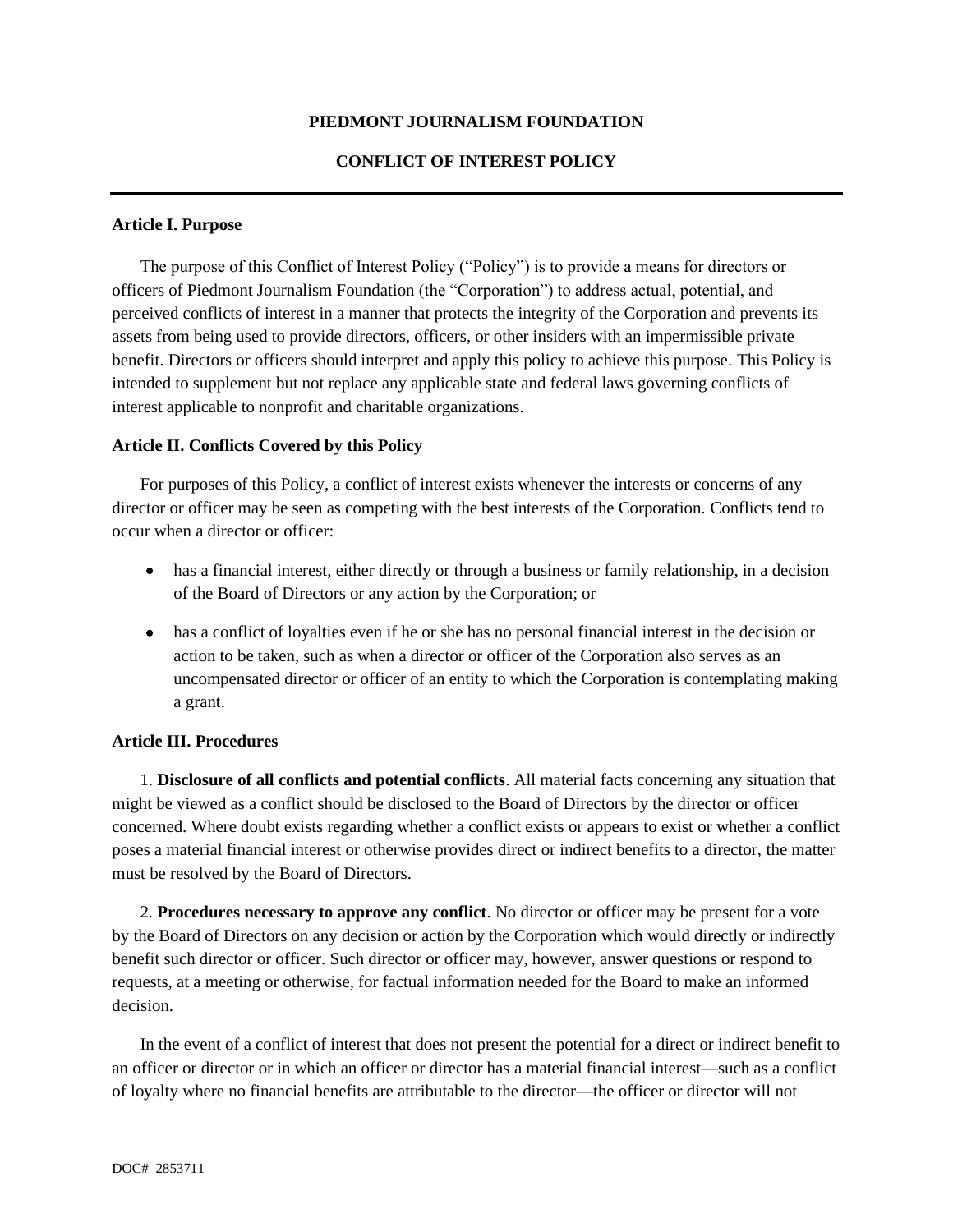participate in the board vote on that transaction. However, the officer or director will not be required to leave the meeting or otherwise physically absent themselves during the discussion, voting, or decisionmaking on the transaction except, in the case another member of the Board so requests.

3. **Additional procedures necessary to approve a conflict involving a material financial interest**. The Board of Directors shall not approve any transaction to which the Corporation would be a party and in which a director or officer of the Corporation has a material financial interest unless and until the Board of Directors has specifically and in good faith determined after reasonable investigation (including a review of the terms upon which other comparable organizations enter transactions or arrangements similar to the one under consideration) that:

- a. the Board is aware of all material facts concerning the transaction and the director or officer's interest in the transaction;
- b. the Corporation is entering into the transaction for its own benefit;
- c. the transaction is fair and reasonable as to the Corporation; and
- d. the Corporation could not have obtained a more advantageous arrangement with reasonable effort under the circumstances.

4. **Recordkeeping**. With respect to any Board discussion or decision involving matters covered by this Policy, the minutes of the Board meeting at which such discussion or decision take place must reflect in detail the Board deliberations and the voting process, specifically indicating that the director or officer whose situation was considered was not present in the room either during the discussion or for the vote. In addition, any market data or information considered by the Board in approving or disapproving a proposed transaction covered by this Policy must be attached to the minutes of the Board meeting at which such consideration took place.

5. **Annual Distribution of this Policy and Disclosures**. A copy of this Policy must be furnished annually to all incumbent and incoming directors and officers of the Corporation. Each director and officer shall annually sign a statement that affirms that he or she has received a copy of this Policy; has read and understands the Policy; and has agreed to comply with this Policy.

Each year each director and officer shall file a statement with the Board of Directors that lists: (a) any outside employment or consulting work that could constitute a conflict; and (b) any board membership or affiliation with other organizations that could constitute a conflict.

6. **Periodic Reviews**. The Corporation must conduct periodic reviews to ensure that all compensation arrangements, partnerships, joint ventures, and other transactions involving directors and officers are reasonable, reflect arm's length bargaining, and further charitable purposes, and do not result in unreasonable benefit to the directors or officers or any other private shareholder or individual. When conducting these reviews, the Corporation may, but need not, use outside advisors. Any use of outside advisors, however, shall not relieve the Board of Directors of its responsibility for conducting the periodic reviews.